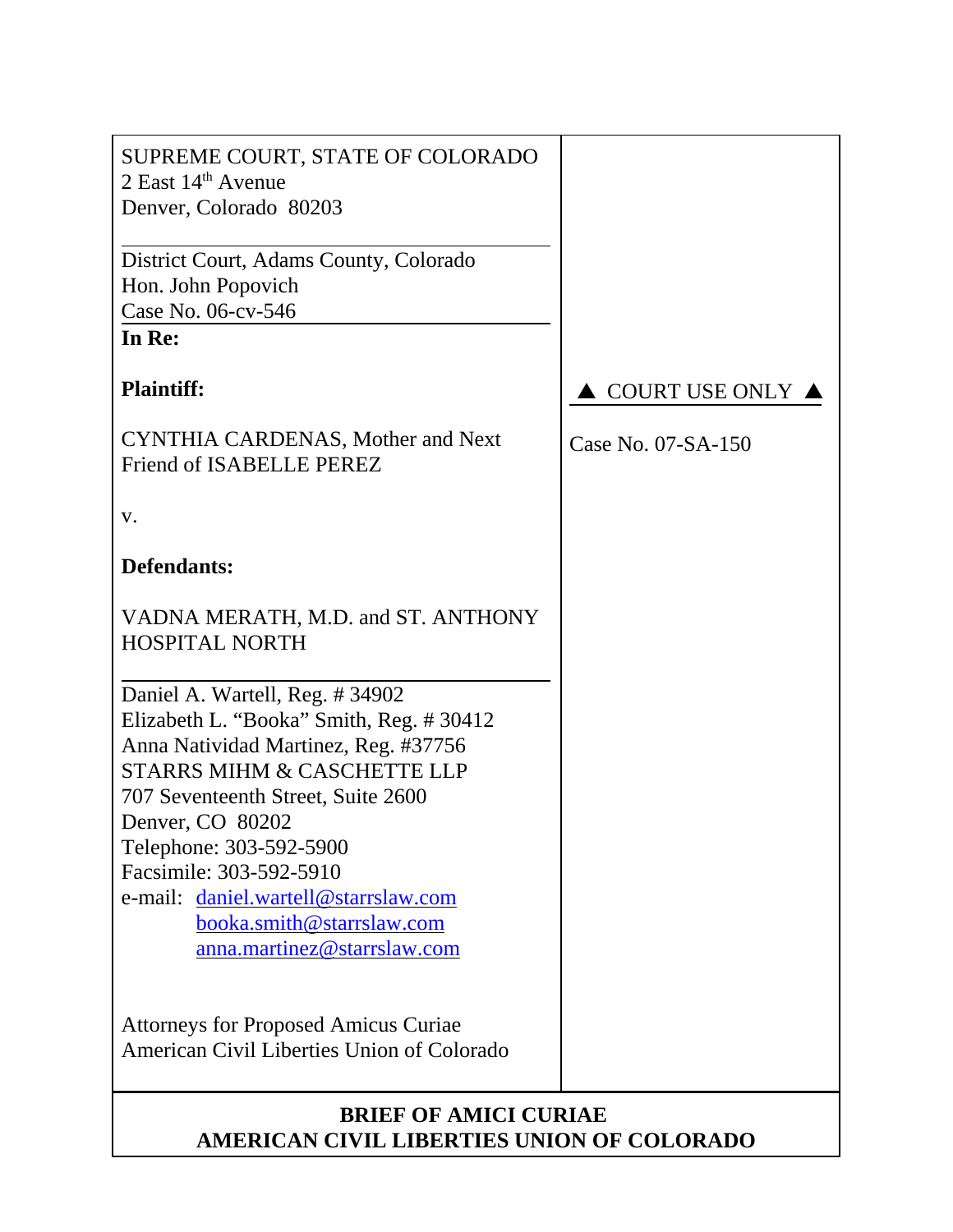# **TABLE OF CONTENTS**

| I.   | The Fundamental Right to Privacy Embodied in the Physician-                                                                                     |
|------|-------------------------------------------------------------------------------------------------------------------------------------------------|
| II.  | A Parent Does Not Waive His or Her Right to Physician-Patient<br>Privilege by Asserting Claims Based on the Injury to a Minor                   |
|      | <b>Applicability of the Physician-Patient Privilege Does Not</b><br>a.<br>Depend on the Purported Relevance of Ms. Cardenas's Medical           |
|      | Ms. Cardenas has Not Placed Her Medical Condition at Issue<br>$\mathbf{h}$ .<br>in this Case and Therefore has Not Waived the Physician-Patient |
| III. | <b>Unregulated Access to Medical Records Through Blanket</b>                                                                                    |
|      |                                                                                                                                                 |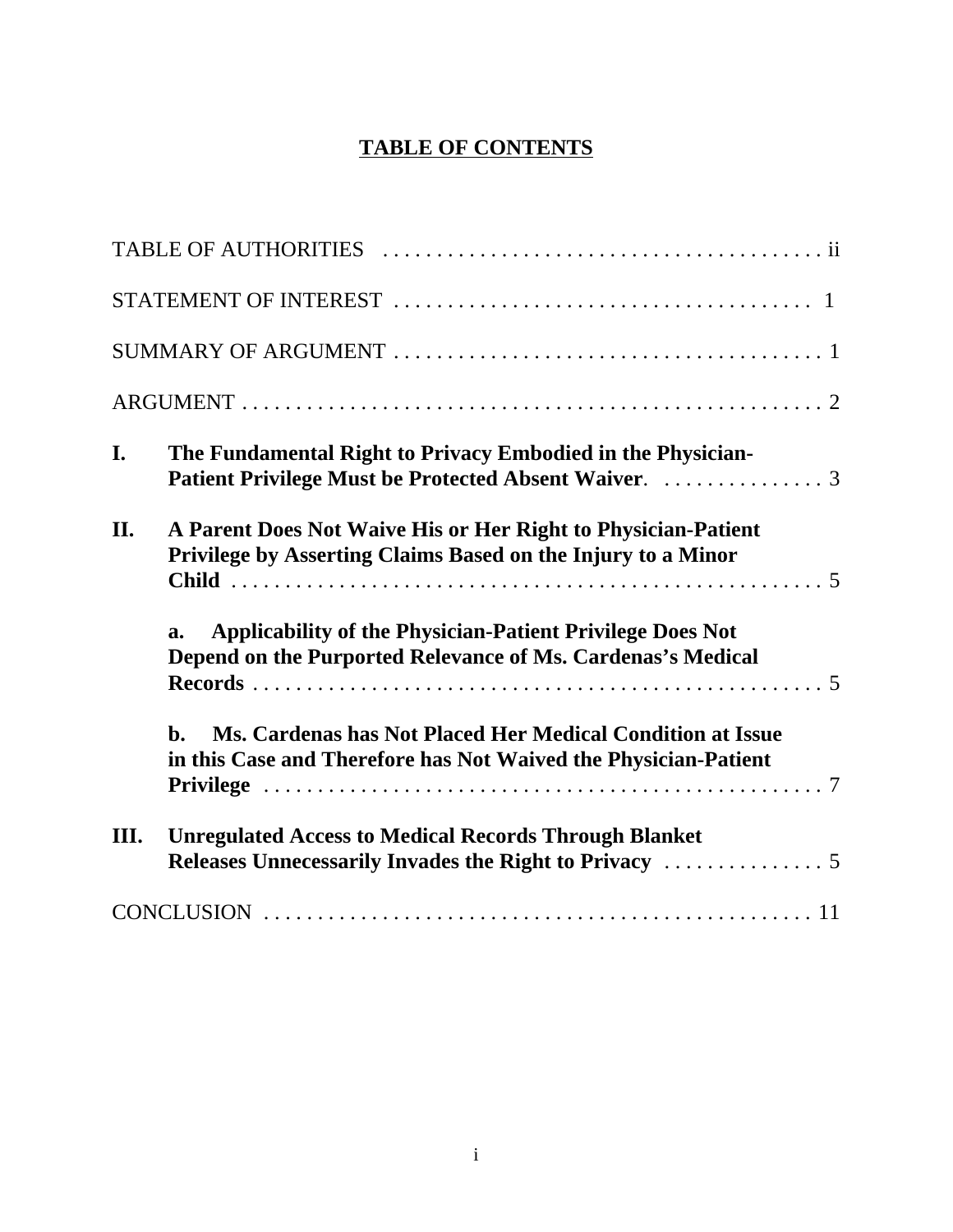## **TABLE OF AUTHORITIES**

# **STATUTES**

|--|

# **OTHER**

|--|--|--|--|--|--|--|--|--|

## **CASES**

| Corbetta v. Albertson's, Inc., 975 P.2d 718 (Colo. 1999). 3, 7. 11            |
|-------------------------------------------------------------------------------|
|                                                                               |
|                                                                               |
| Hoffman v. Brookfield Republic, Inc., 87 P.3d 858 (Colo. 2004).  4            |
| In re New York County DES Litigation, 168 A.D.2d 44 (N.Y. App. 1991). 8, 10   |
|                                                                               |
| Martinelli v. District Court, 199 Colo. 163, 612 P.2d 1083 (Colo. 1980). 3, 7 |
| Palay v. Superior Court, 22 Cal. Rptr. 2d 839 (Cal. App. 1993). 8             |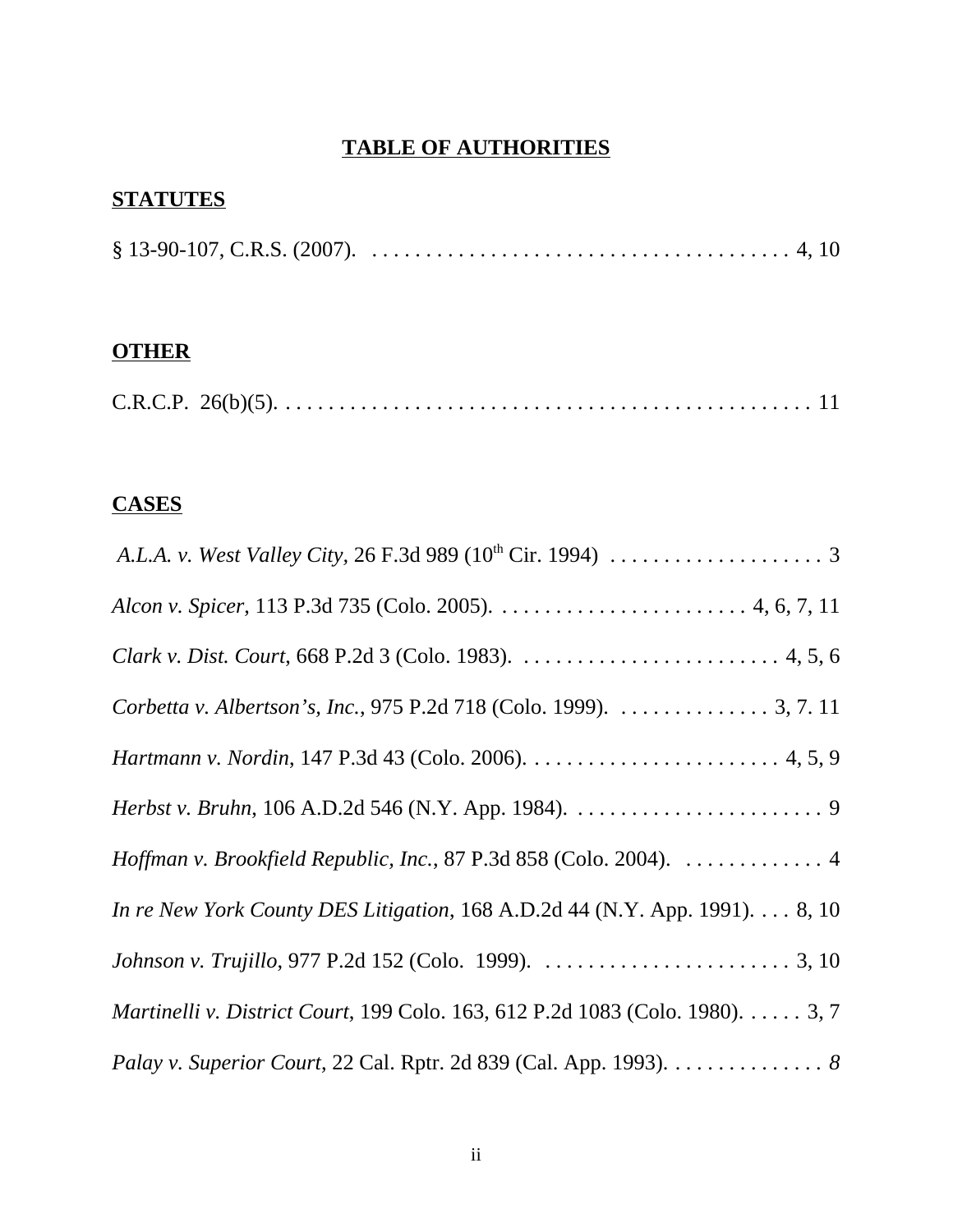| <i>People v. District Court, 743 P.2d 432 (Colo. 1987).</i> $\dots \dots \dots \dots \dots \dots \dots \dots$             |  |
|---------------------------------------------------------------------------------------------------------------------------|--|
| <i>Weil v. Dillon Co., Inc., 109 P.3d 127 (Colo. 2005).</i> $\dots \dots \dots \dots \dots \dots \dots 4, 6$              |  |
| Whalen v. Roe, 429 U.S. 589 (1977). $\ldots \ldots \ldots \ldots \ldots \ldots \ldots \ldots \ldots \ldots \ldots \ldots$ |  |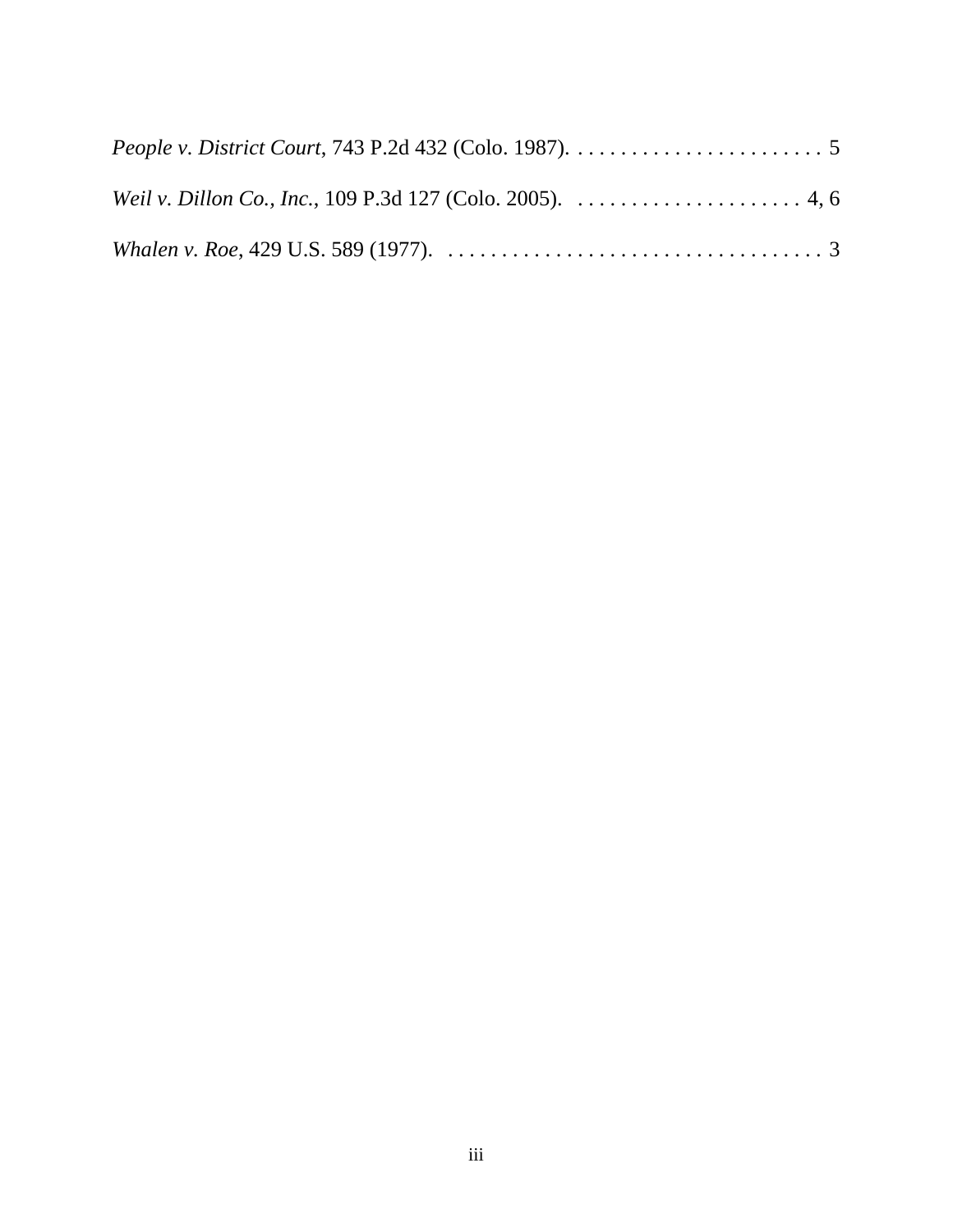#### **STATEMENT OF INTEREST AND SUMMARY OF ARGUMENT**

The American Civil Liberties Union of Colorado ("ACLU of Colorado") is a nonprofit and nonpartisan organization with more than 11,000 members and supporters. The mission of the ACLU of Colorado is preserve for individuals all the protections of the United States Constitution's Bill of Rights, as well as the individual protections provided for by the Constitution of the State of Colorado.

At the heart of this case is a court's power to order a parent suing on behalf of his or her injured child to relinquish the fundamental right to privacy through disclosure of medical records that are unrelated to the injured child's gestation or birth when that parent has not placed his or her own medical condition at issue. Because of the far-reaching implications of the trial court's rulings that failed to give due regard to Ms. Cardenas's independent right of privacy that is separate and apart from that of her child, the ACLU of Colorado has a substantial interest in the outcome of this Court's decision.

 The ACLU of Colorado has two main points in its brief. First, Ms. Cardenas did not waive her fundamental right to privacy embodied in the physicianpatient privilege by bringing an action on behalf of her injured daughter. Regardless of whether Ms. Cardenas's medical records from before or after her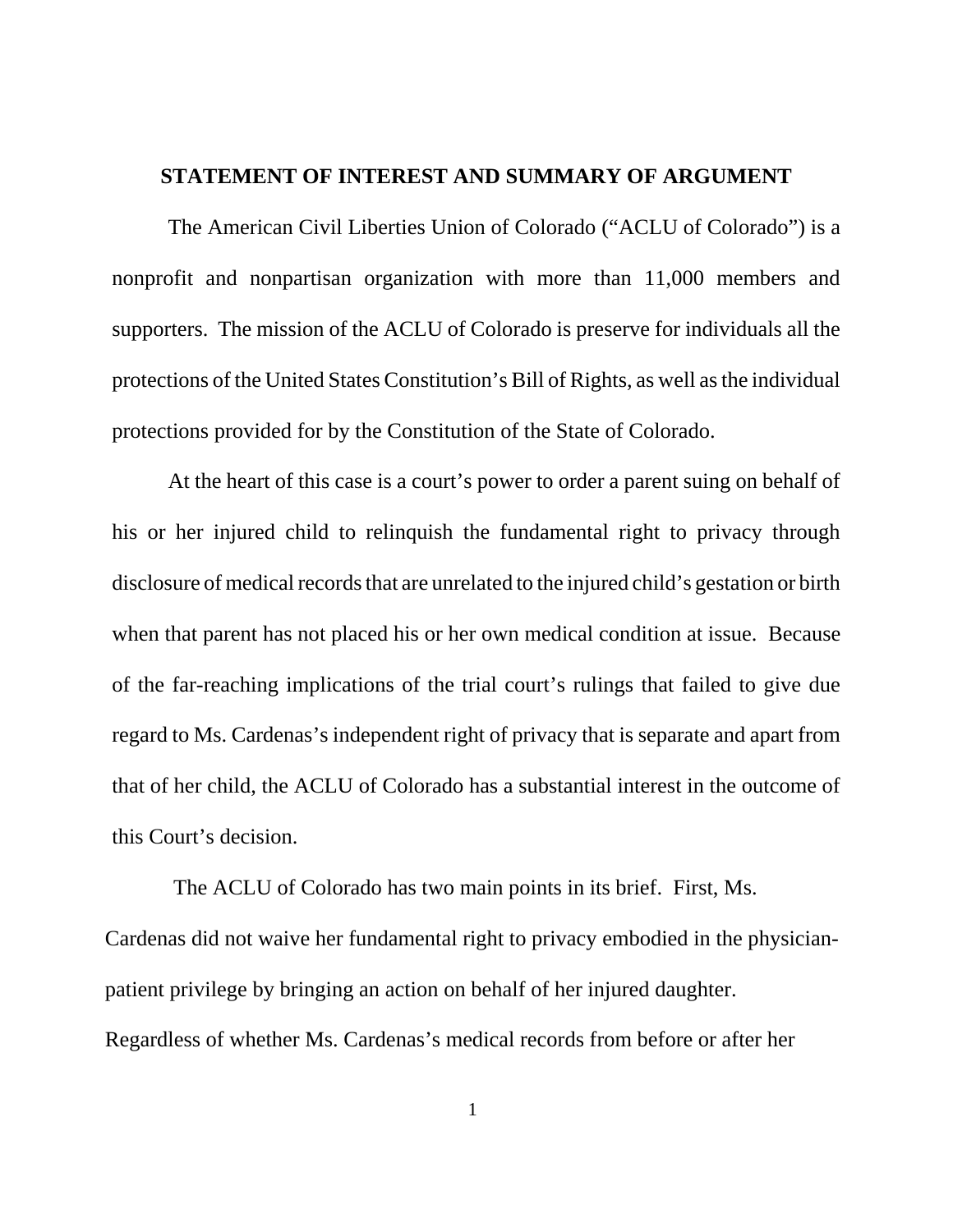pregnancy may contain relevant information as to the cause of her daughter's injuries, mere relevance is not enough. Because Ms. Cardenas did not place her medical condition at issue in this case, there was no waiver of her physician-patient privilege. Thus, the trial court had no basis for granting the Defendants license to rummage through her medical records in search of potentially relevant information.

Second, even if Ms. Cardenas had waived the physician-patient privilege, the trial court's order compelling her to sign releases allowing medical records to be sent directly to Defendants ignored the procedural protections embodied in the Colorado Rules of Civil Procedure. At minimum, Ms. Cardenas should have been afforded the opportunity to shield privileged information from Defendants through the use of a privilege log.

#### **ARGUMENT**

At the outset, the ACLU notes that the briefs submitted in support of the Defendants' position have at least one common (and ironic) thread among them. While championing a broad, far-reaching application of the attorney-client privilege to shield indisputably relevant information from the Plaintiff, those supporting Defendants' position simultaneously argue that the physician-patient privilege should not protect Ms. Cardenas's medical records from discovery, despite the fact that these medical records are, at best, potentially relevant to the claims at issue.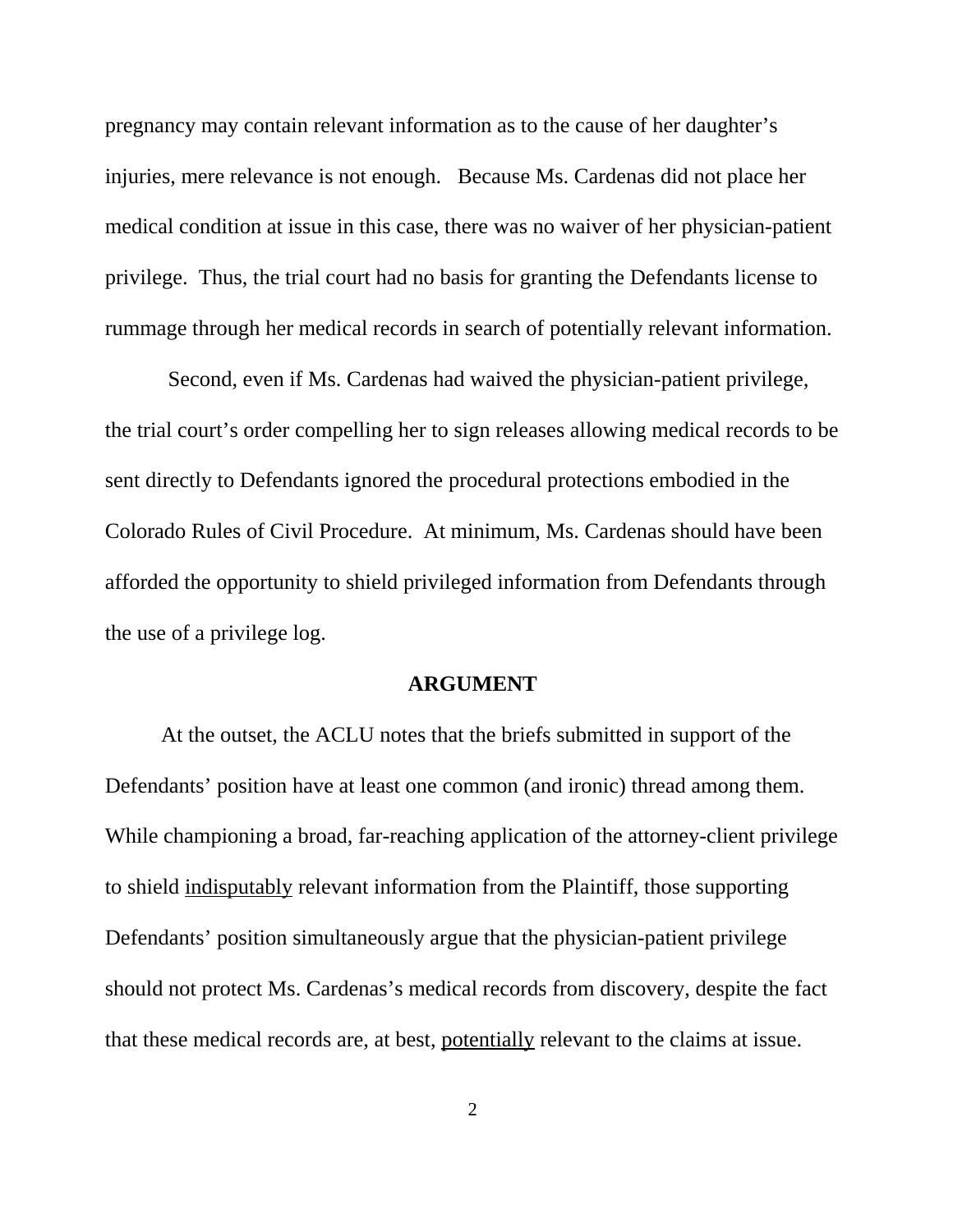The practice of invoking privileges as both a sword and a shield has been disapproved by this Court. *See, e.g., Johnson v. Trujillo*, 977 P.2d 152, 157 (Colo. 1999). Instead, the present inquiry should focus on the fundamental right to privacy that each of these well-established privileges embody.

### I. **The Fundamental Right to Privacy Embodied in the Physician-Patient Privilege Must be Protected Absent Waiver**.

A person's medical information is entitled to protection under both statutory and constitutional provisions. *See* § 13-90-107, C.R.S. (2007); *Whalen v. Roe*, 429 U.S. 589, 599 (1977) (the right to privacy protects "the individual interest in avoiding disclosure of personal matters.); *A.L.A. v. West Valley City*, 26 F.3d 989, 990 (10th Cir. 1994) (holding that "confidential medical information is entitled to constitutional privacy protection")*; see also Martinelli v. District Court*, 199 Colo. 163, 173-74, 612 P.2d 1083, 1091 (Colo. 1980) (the right to privacy, alternatively referred to as the "right to confidentiality," is guaranteed by the Fourteenth Amendment and other provisions of the United States Constitution and encompasses the "power to control what we shall reveal about our intimate selves, to whom, and for what purpose." ); *Corbetta v. Albertson's, Inc.* 975 P.2d 718, 720 (Colo. 1999) (same).

The physician-patient privilege, § 13-90-107, C.R.S., protects the relationships between patients and the doctors, surgeons, and registered nurses with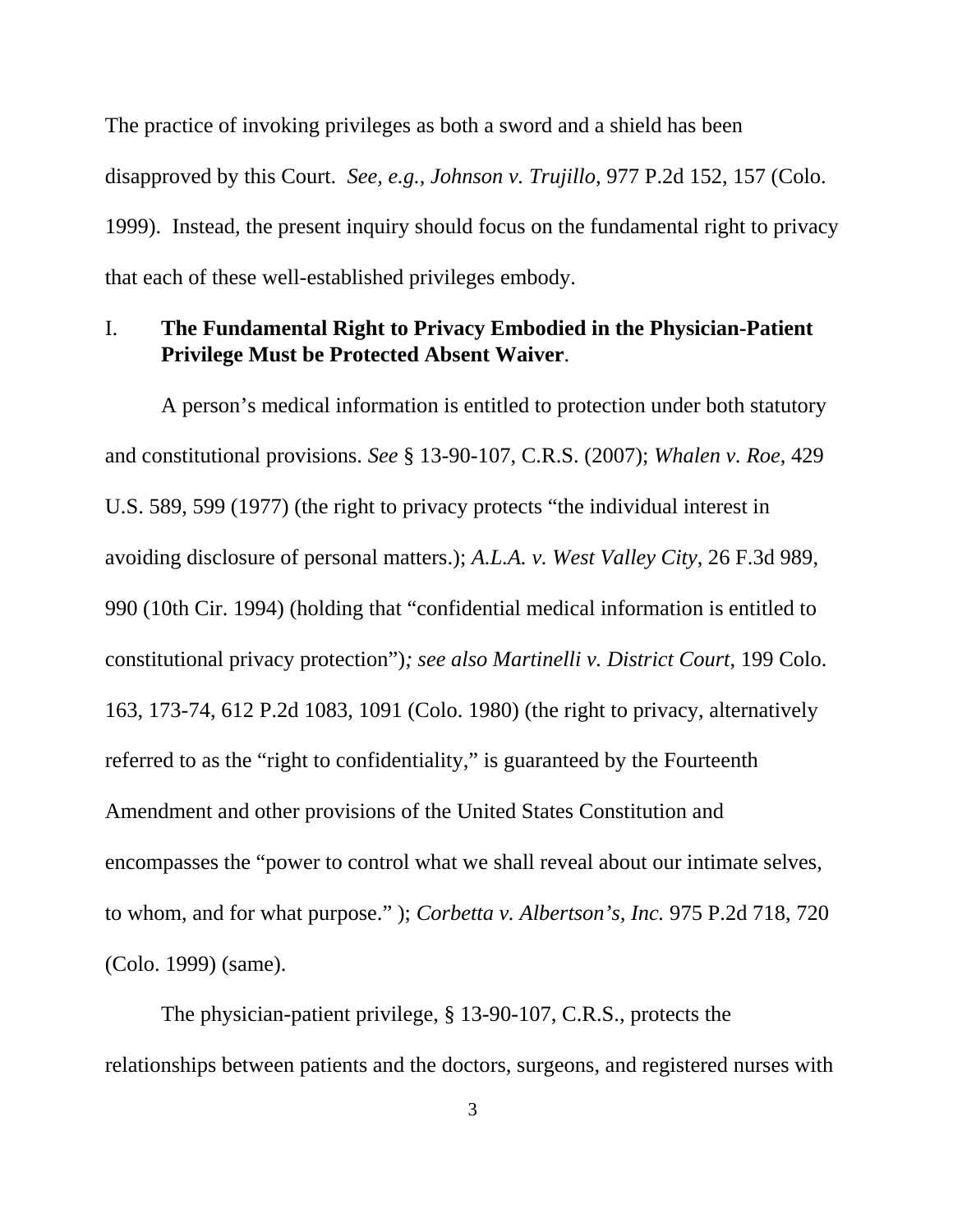whom they consult for medical treatment. *See Hartmann v. Nordin*, 147 P.3d 43, 49 (Colo. 2006). "In addition to 'inspiring the making of medical confidences,' the privilege can also be viewed as recognizing the inherent importance of privacy in the physician-patient relationship by protecting the confidences once made." *Alcon v. Spicer*, 113 P.3d 735, 738 (Colo. 2005) (quoting McCormick on Evidence § 105 (John. W. Strong, ed., 5th ed. 1999)). Further, this privilege protects the patient from "the embarrassment and humiliation that might be caused by the physician's disclosure of information imparted to him by the patient during the course of a consultation for purposes of medical treatment." *Clark v. Dist. Court*, 668 P.2d 3, 10 (Colo. 1983). This privilege applies "equally to in-court testimony and to pretrial discovery of information." *Hoffman v. Brookfield Republic, Inc.*, 87 P.3d 858, 861 (Colo. 2004).

 In light of the important purposes served by the physician-patient privilege, "the only basis for authorizing a disclosure of the confidential information is by express or implied waiver." *Weil v. Dillon Co., Inc.*, 109 P.3d 127, 129 (Colo. 2005) (internal citations omitted). Thus, the propriety of the trial court's decision in this case must rest on whether Ms. Cardenas waived the physician-patient privilege.

#### II. **A Parent Does Not Waive His or Her Right to Physician-Patient Privilege by Asserting Claims Based on the Injury to a Minor Child.**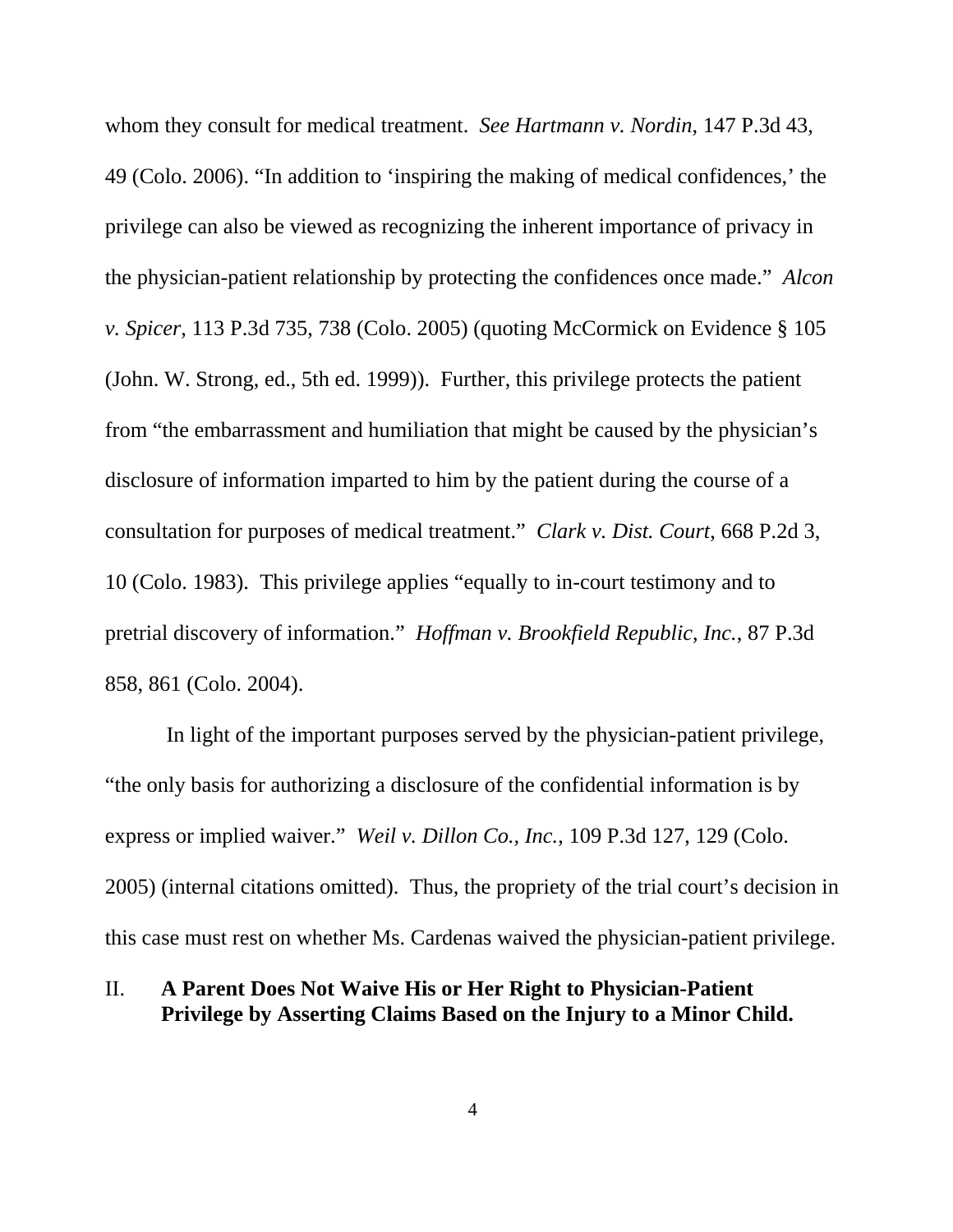The physician-patient privilege may be invoked in litigation to protect disclosure of a patient's medical records in litigation. The initial burden of establishing the applicability of the physician-patient privilege rests with the claimant of the privilege. *See People v. District Court*, 743 P.2d 432, 435 (Colo. 1987). Once the privilege attaches, the burden shifts to the challenging party to establish express or implied waiver. *See Hartmann*, 147 P.3d at 51. A patient implicitly waives the physician-patient privilege when he or she injects "his [or her] physical or mental condition into the case as the basis of a claim or an affirmative defense." *Clark*, 668 P.2d at 10.

### a. **Applicability of the Physician-Patient Privilege Does Not Depend on the Purported Relevance of Ms. Cardenas's Medical Records.**

Defendants and certain *Amici* supportive of Defendants' position go to great lengths to establish that Ms. Cardenas's medical records *may* be relevant to issues related to the cause of Isabelle Perez's injuries. *See e.g., Brief of Amici Curiae Vandna Jerath, M.D. and the Colorado Civil Justice League* at Pp. 10-12.<sup>1</sup> However, this argument is misplaced.

<sup>&</sup>lt;sup>1</sup> Interestingly, the Defendants have *not* sought the medical records of Isabelle's father. Presumably, his medical records would be equally relevant to many of the issues raised by Defendants, including genetic predisposition to injury.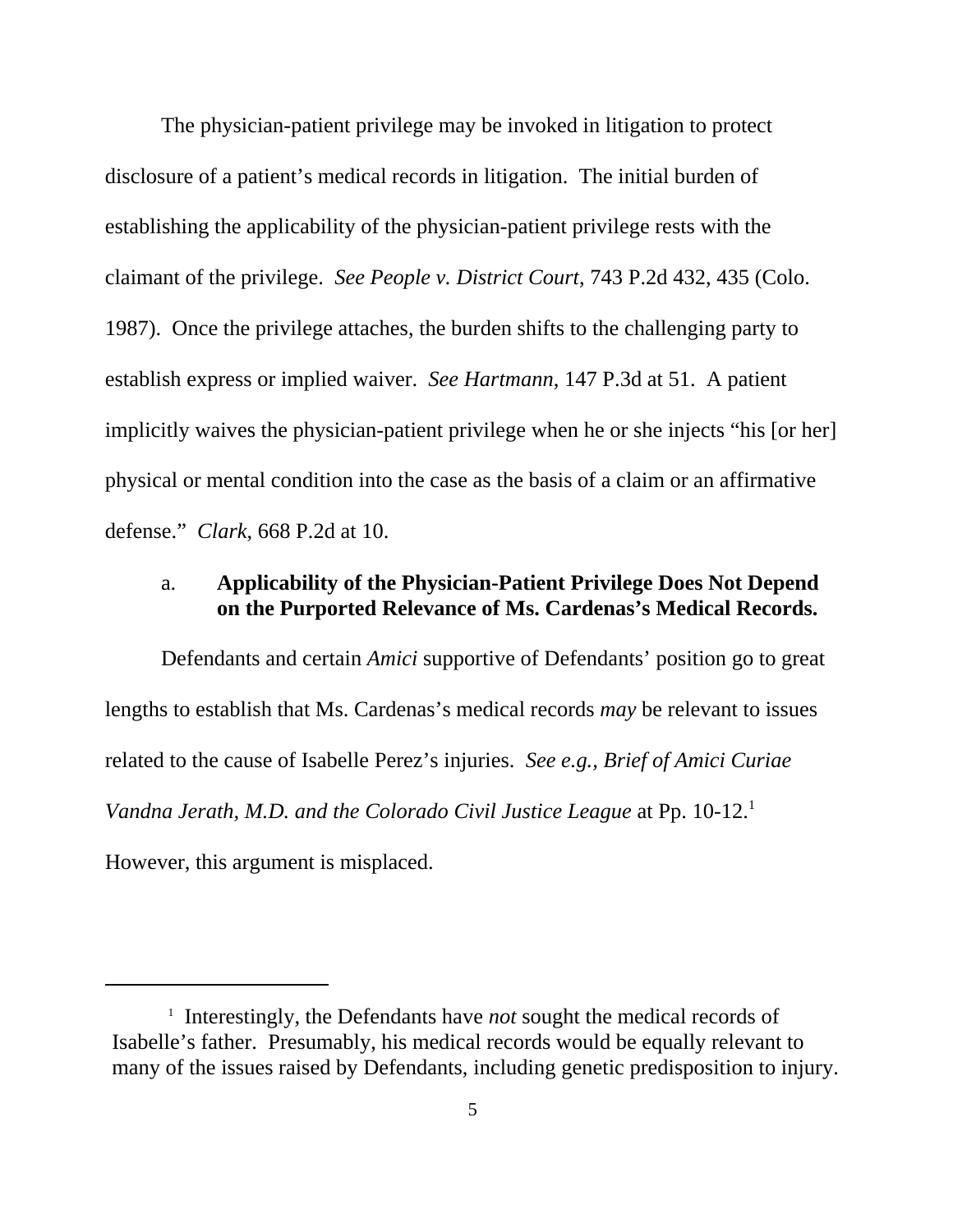The applicability of the physician-patient privilege is neither weighed against, nor contingent upon, the purported relevance of a person's medical records. *See Clark,* 668 P.2d at 10 (rejecting the notion that a claim of privilege should be balanced against the other party's need to obtain information essential to a claim or defense, this Court held that once the physician-patient privilege attaches, the only basis for disclosure of confidential information is waiver); *Alcon*, 113 P.3d at 741 ("[w]e have repeatedly stated that 'relevance alone cannot be the test' for waiver of the physician-patient privilege.") (quoting *Weil*, 109 P.3d at 131).

Rather, the question of implied waiver of the physician-patient privilege is focused entirely on whether the party has placed their medical condition at issue in the case and, if so, to what extent. To base waiver upon a finding of relevance would "ignore the fundamental purpose of evidentiary privileges, which is to preclude discovery and admission of relevant evidence under prescribed circumstances." *Alcon*, 113 P.2d at 740.

The disclosure of *privileged* information is distinguishable from situations where a party seeks disclosure of confidential, but *nonprivileged*, information such as tax returns. In those situations, a balancing test is appropriate. *See e.g., Corbetta*, 975 P.2d at 720-21 (where right to privacy is invoked to prevent discovery of personal materials or information, the trial court must balance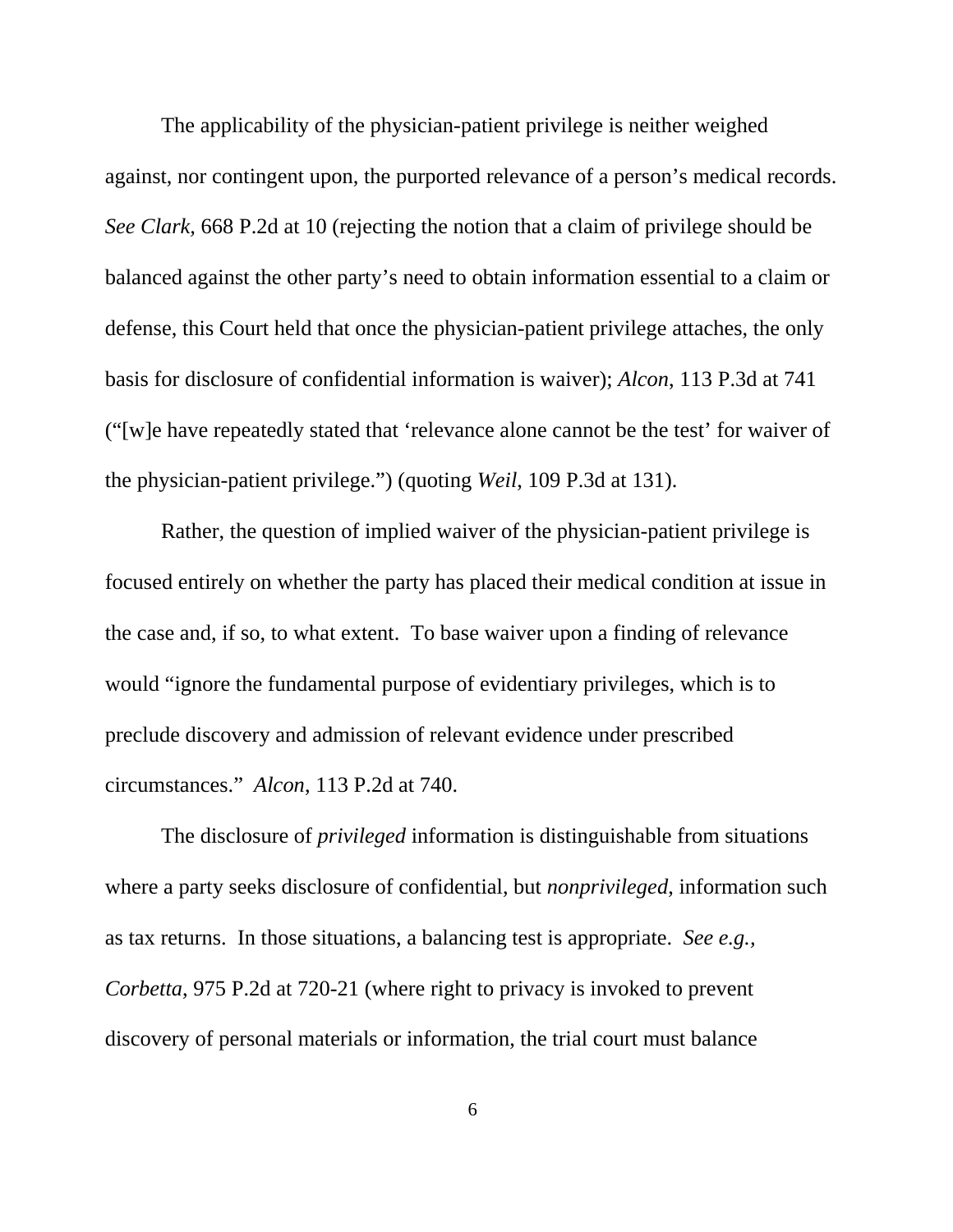considerations of the individual's expectation of privacy, whether the disclosure nonetheless serves a compelling state interest, and whether the disclosure is narrowly tailored to minimize intrusion upon one's privacy) (citing *Martinelli,* 612 P.2d at 1091); *see also Alcon*, 113 P.3d at 737, 743 (because tax returns were confidential, but not privileged, a balancing test between the right of confidentiality and "compelling need" was necessary). Under the circumstances of this case, however, the only issue is whether Ms. Cardenas has waived the physician-patient privilege. Defendants arguments regarding the potential relevance of Ms. Cardenas's medical records, or their need for this information, serve no valid purpose in deciding the issue of waiver.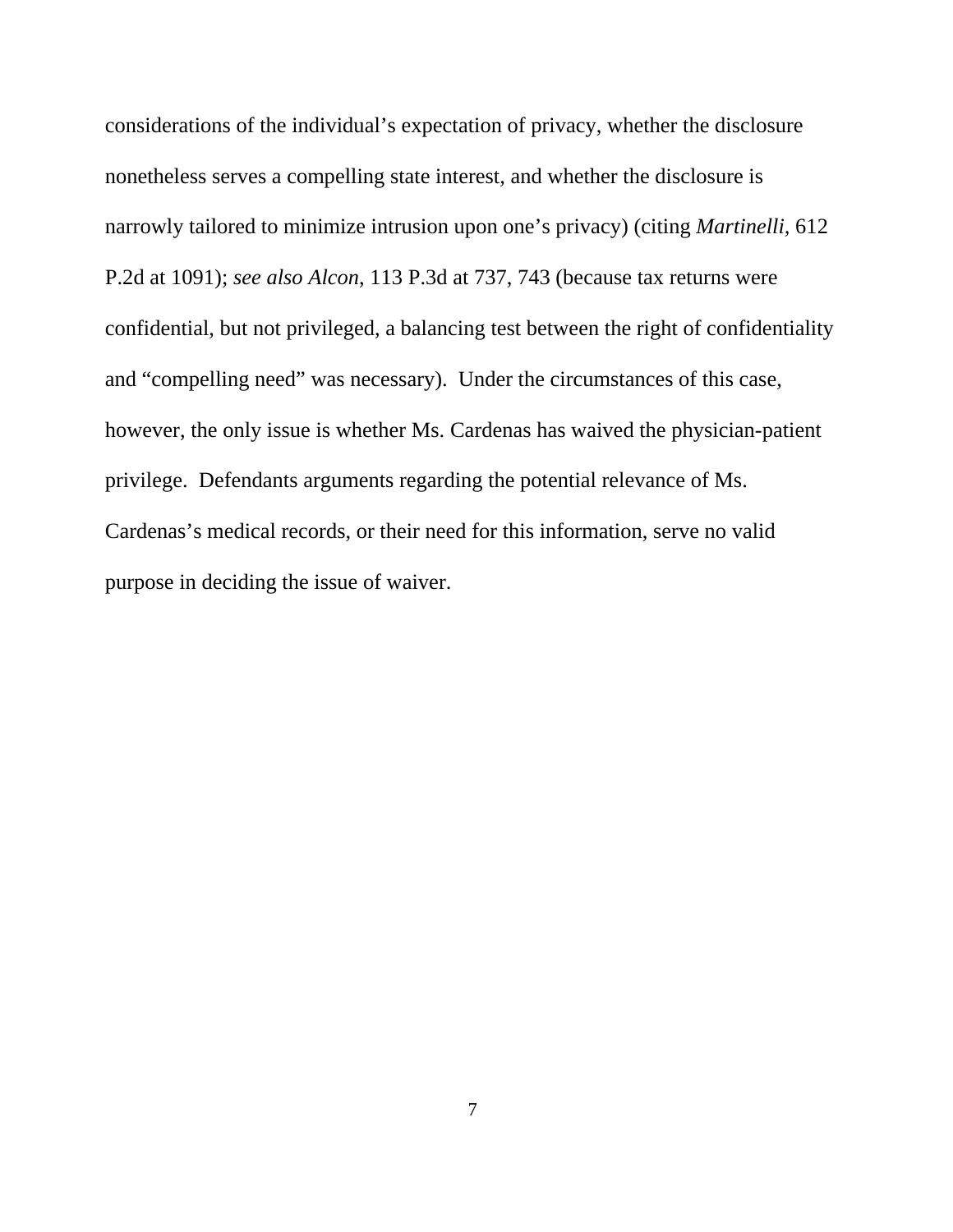### b. **Ms. Cardenas has Not Placed Her Medical Condition at Issue in this Case and Therefore has Not Waived the Physician-Patient Privilege.**

Defendants seek to apply a theory of implicit waiver in this case in order to obtain a blanket authorization for the release of all of Ms. Cardenas's medical information, even though she alleges no physical or psychological injury in her own right. Rather, only her daughter Isabelle Perez's physical injuries are at issue. Ms. Cardenas's claim is solely for economic losses directly related to the extraordinary expenses she will incur over her daughter's lifetime.

The fact that Ms. Cardenas gave birth to Isabelle does not present an automatic waiver of privilege as to medical information *unrelated to her prenatal care and delivery of her daughter*. Ms. Cardenas has provided Defendants with all of her prenatal, labor, and delivery records that are inextricably linked to the medical records pertaining to her daughter Isabelle. This disclosure has been deemed by other courts to suffice for purposes of satisfying a defendant's right to fully and fairly defend an action. *See Palay v. Superior Court*, 22 Cal. Rptr. 2d 839 (Cal. App. 1993) (holding that while mother's prenatal medical records were discoverable in case brought on behalf of infant, defendants had no cognizable interest in medical records unrelated to the pregnancy); *In re New York County DES Litigation*, 168 A.D.2d 44, 46 (N.Y. App. 1991) (limiting discovery of nonparty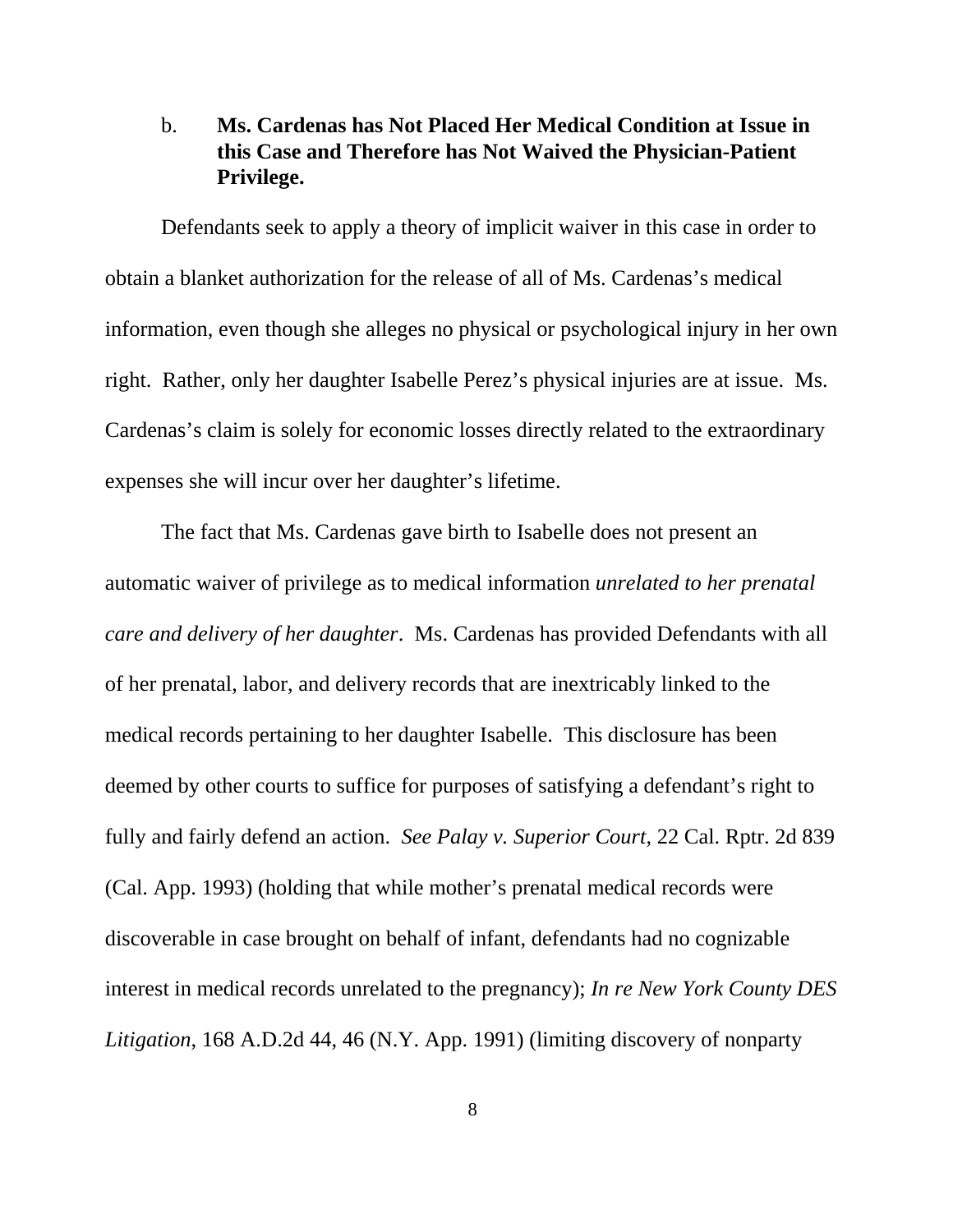mother's medical records to prenatal records); *Herbst v. Bruhn*, 106 A.D.2d 546, 547-48 (N.Y. App. 1984) (same).

This conclusion is consistent with the Court's recent decision in *Hartmann*. In that opinion, this Court determined that the trial court had correctly ordered the plaintiff's husband and guardian to answer questions related to his knowledge of the medical history of the plaintiff's family members. 147 P.3d at 52. The Court reasoned that the information regarding family history was not, in and of itself, privileged. Critical to this Court's reasoning, however, was the fact that "Defendants did not ask the district court to order [Plaintiff's guardian] to testify to or produce any family members' medical records, information, or substance of any physician-patient communications beyond that which the family members had previously revealed to [the Plaintiff or her guardian]." *Id.* at 53. Further, the Court ruled that the plaintiff's guardian was not required to disclose his own medical information, as he had not placed his medical condition at issue in the case. *Id.* at 54.

No cases support the notion that a mother's medical records, or any other family member's records for that matter, are subject to unfettered access by a defendant when a relative commences an action for medical malpractice. *See Hartmann*, 147 P.3d at 56 (Eid, J., concurring) (noting that plaintiff in medical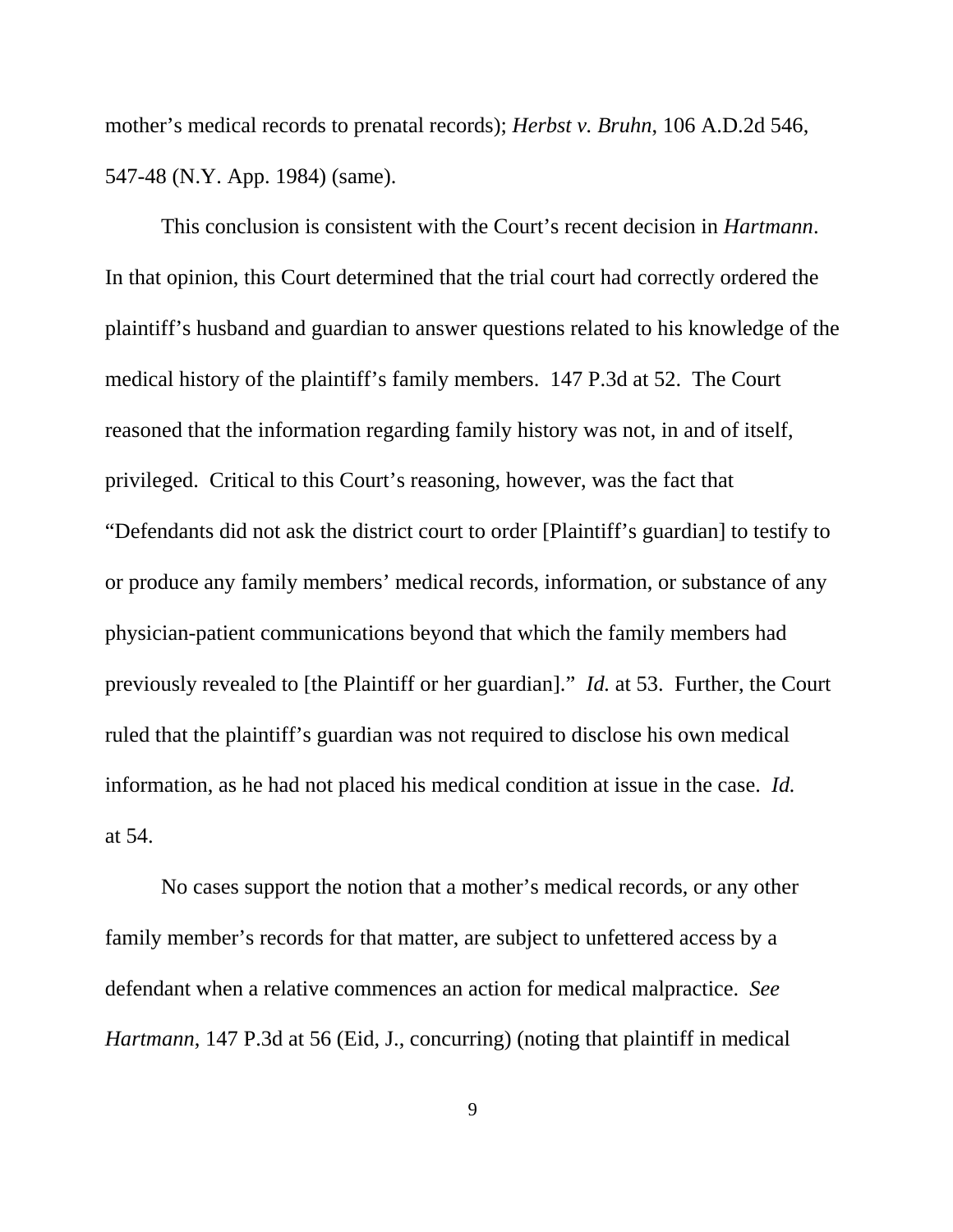negligence action "cannot waive the privilege for her close family members; that waiver can only be accomplished by the family members themselves."); *see also In re New York County DES Litigation*, 168 A.D.2d at 47 ("The mere fact that a relative, distant or near in terms of kinship, has commenced a medical malpractice action alleging a birth defect should not subject all her relatives to the 'long arm' reach of the law authorizing their medical histories opened to all.").

In short, the disclosure of Ms. Cardenas's medical information beyond those records relating to her child's gestation and birth are protected by the physician-patient privilege. *See* § 13-90-107, C.R.S. Ms. Cardenas has not implicitly waived the privilege by either giving birth to her daughter, *see e.g.*, *In re New York County DES Litigation*, 168 A.D.2d at 46, or by making claims for economic losses related to the injuries suffered by her daughter, see *Johnson*, 977 P.2d at 157.

### III. **Unregulated Access to Medical Records Through Blanket Releases Unnecessarily Invades the Right to Privacy**.

Even assuming, *arguendo*, that Ms. Cardenas did partially waive her physician-patient privilege, the trial court erred by failing to narrowly tailor its order to prevent the disclosure of confidential and irrelevant medical information.

Even where the physician-patient privilege has been partially waived, a party is still entitled to assert privilege as to medical information unrelated to the medical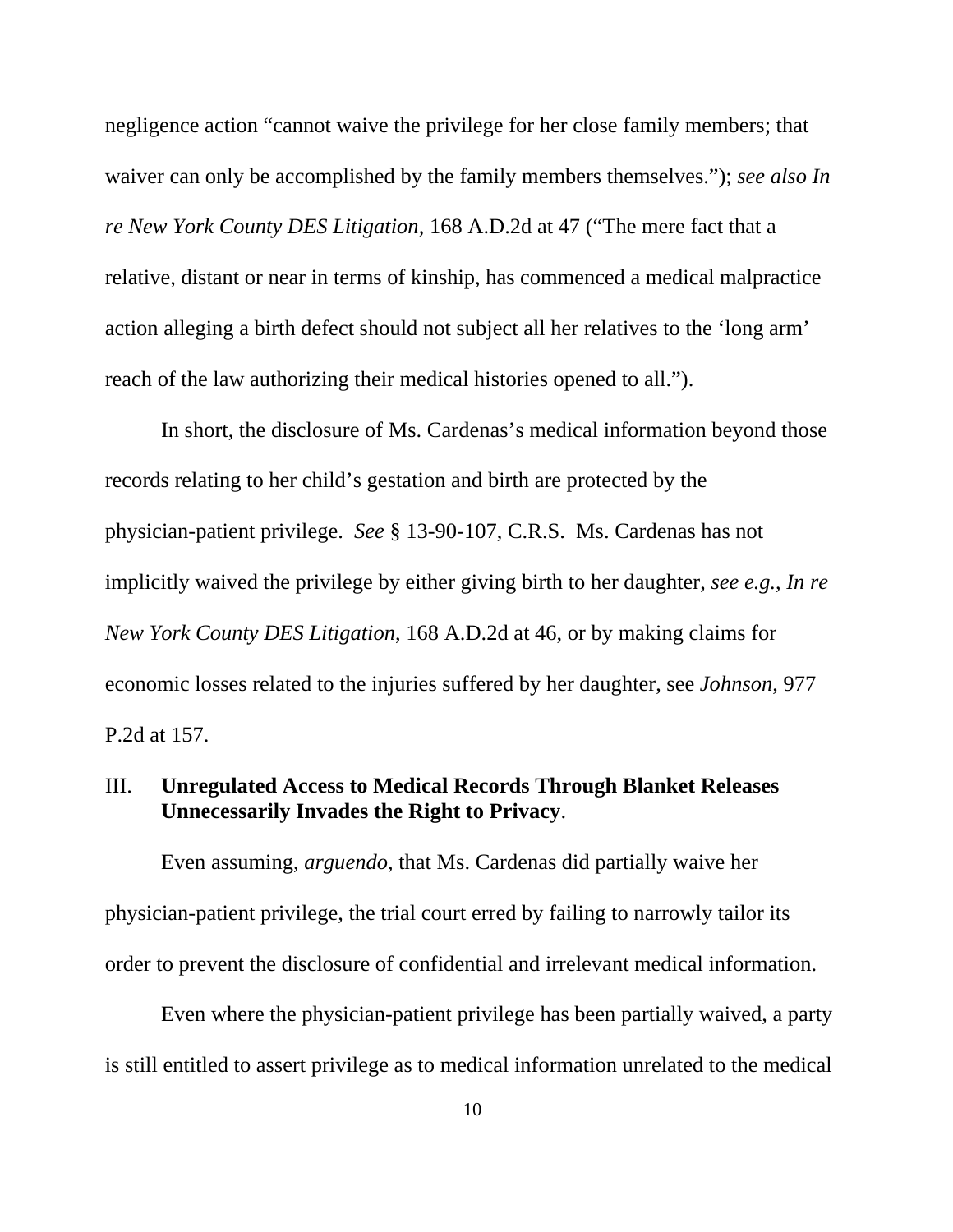conditions that have been placed at issue. This Court outlined the appropriate method for asserting that privilege in *Alcon*, 113 P.3d at 741-42; *see also* C.R.C.P. 26(b)(5). This process involves the creation of a privilege log and, in the event that the parties are unable to resolve disputes regarding privilege informally, the trial court's *in camera* review of the medical records. *Id.* This procedure is consistent with a trial court's obligation to consider "how disclosure may occur in a manner which is least intrusive with respect to the right of confidentiality." *See Corbetta*, 975 P.2d at 721.

In this case, the trial court completely ignored the Plaintiff's right to confidentiality and the proper procedures outlined by this Court and the Colorado Rules of Civil Procedure for protecting that right. This unwarranted invasion of Plaintiff's privacy cannot stand.

#### **CONCLUSION**

For the reasons set forth above, the ACLU of Colorado asks the Court to reaffirm its prior holdings that prohibit the disclosure of privileged medical records in the absence of waiver. Further, the ACLU of Colorado asks the Court to conclude that the use of blanket releases authorizing medical records to be sent directly to another party unnecessarily invade the right to privacy.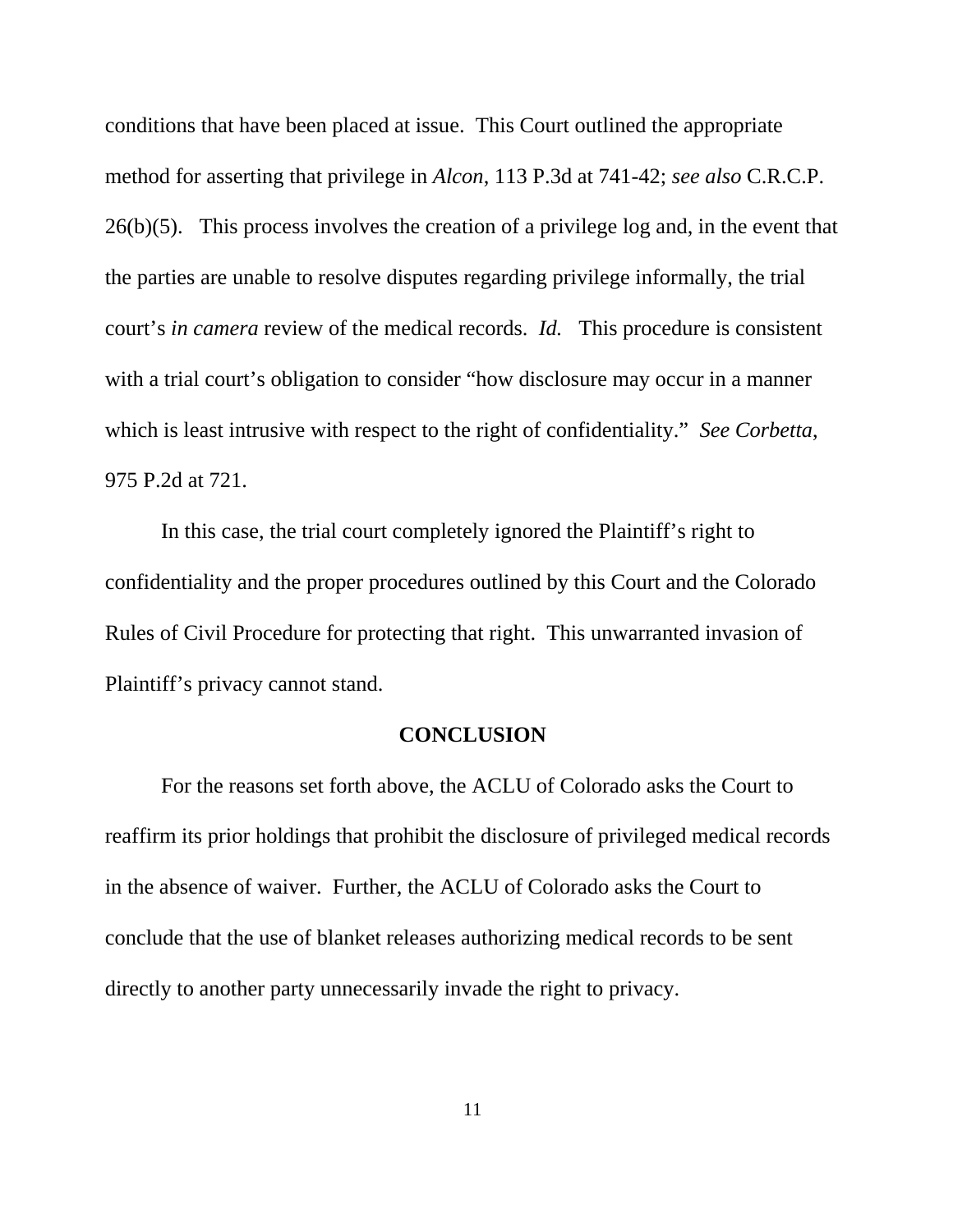Respectfully submitted August 22, 2007.

Daniel A. Wartell, Reg. # 34902 Elizabeth L. "Booka" Smith, Reg. # 30412 Anna Natividad Martinez, Reg. #37756 STARRS MIHM & CASCHETTE LLP 707 Seventeenth Street, Suite 2600 Denver, Colorado 80202 Telephone: (303) 592-5900 Facsimile: (303) 592-5910 daniel.wartell@starrslaw.com booka.smith@starrslaw.com anna.martinez@starrslaw.com

\_\_\_\_\_\_\_\_\_\_\_\_\_\_\_\_\_\_\_\_\_\_\_\_\_\_\_\_\_\_\_\_\_\_\_\_\_\_\_\_

**Attorneys for Proposed Amicus Curiae American Civil Liberties Union of Colorado**

#### **CERTIFICATE OF SERVICE**